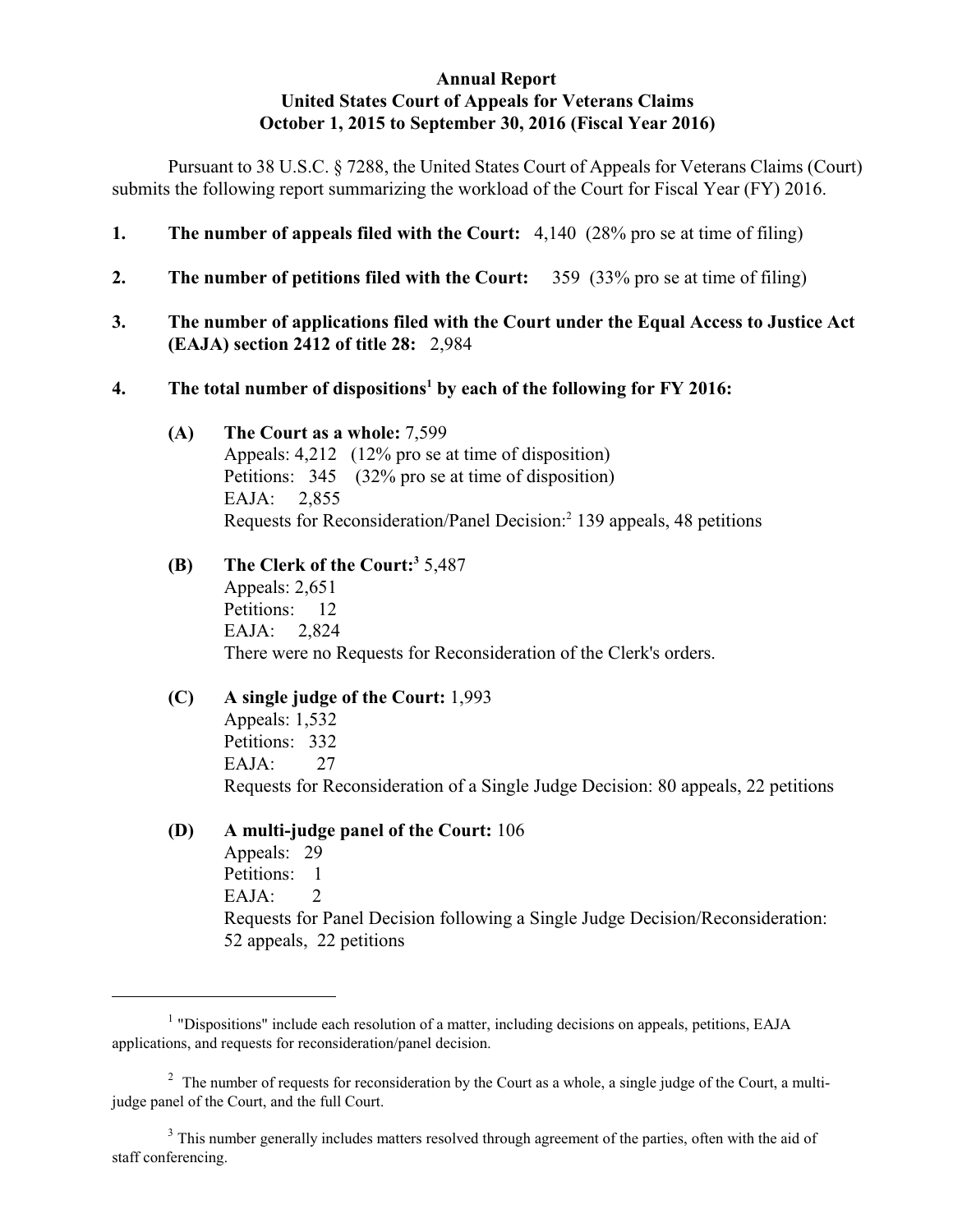# **(E) The full Court:** 13

Appeals: 0 Petitions: 0 EAJA: 2 Requests for Full Court Decision following a Panel Decision/Reconsideration: 7 appeals, 4 petitions

**5. The number of each type of disposition by the Court, including settlement, affirmation, remand, vacation, dismissal, reversal, grant, and denial:**

|                                  | <b>Total</b>     | Clerk <sup>4</sup> | <b>Single Judge</b> | 3 Judge Panel    | <b>En Banc</b>   |
|----------------------------------|------------------|--------------------|---------------------|------------------|------------------|
| <b>APPEALS</b>                   |                  |                    |                     |                  |                  |
| Affirmed                         | 457              | $\boldsymbol{0}$   | 452                 | 5                | $\boldsymbol{0}$ |
| Affirmed or dismissed in part,   |                  |                    |                     |                  |                  |
| reversed/vacated and             |                  |                    |                     |                  |                  |
| remanded in part                 | 1623             | 1456               | 164                 | 3                | $\boldsymbol{0}$ |
| Reversed or vacated and remanded |                  |                    |                     |                  |                  |
| in whole or in part              | 739              | $\boldsymbol{0}$   | 723                 | 16               |                  |
| Remanded                         | 898              | 890                | 6                   | $\overline{2}$   | $\boldsymbol{0}$ |
| Dismissed for lack of            |                  |                    |                     |                  |                  |
| jurisdiction/timeliness          | 179              | 3                  | 175                 | 1                | $\boldsymbol{0}$ |
| Dismissed for default            | 96               | 90                 | 6                   | $\theta$         | $\boldsymbol{0}$ |
| Dismissed voluntarily            | 220              | 212                | 6                   | $\overline{2}$   | $\boldsymbol{0}$ |
| <b>TOTAL</b>                     | 4212             | 2651               | 1532                | 29               | $\overline{0}$   |
| <b>PETITIONS</b>                 |                  |                    |                     |                  |                  |
| Extraordinary relief granted     | 1                | $\boldsymbol{0}$   | $\boldsymbol{0}$    | 1                | $\boldsymbol{0}$ |
| Extraordinary relief denied      | 139              | $\theta$           | 139                 | $\theta$         | $\boldsymbol{0}$ |
| Extraordinary relief dismissed   | 140              | $\boldsymbol{0}$   | 140                 | $\mathbf{0}$     | $\boldsymbol{0}$ |
| Dismissed for default            | 3                | 3                  | $\boldsymbol{0}$    | $\theta$         | $\boldsymbol{0}$ |
| Dismissed voluntarily            | 62               | 9                  | 53                  | $\boldsymbol{0}$ | $\overline{0}$   |
| <b>TOTAL</b>                     | 345              | 12                 | 332                 | $\mathbf{1}$     | $\mathbf{0}$     |
| <b>EAJA on Appeals</b>           |                  |                    |                     |                  |                  |
| Grant                            | 2835             | 2815               | 17                  | 1                | $\overline{2}$   |
| Denied                           | 3                | $\theta$           | 3                   | $\boldsymbol{0}$ | $\mathbf{0}$     |
| Dismissed                        | 15               | 9                  | 5                   | 1                | $\boldsymbol{0}$ |
| <b>EAJA</b> on Petitions         |                  |                    |                     |                  |                  |
| Grant                            | $\boldsymbol{0}$ | $\boldsymbol{0}$   | $\boldsymbol{0}$    | $\boldsymbol{0}$ | $\boldsymbol{0}$ |
| Denied                           | $\overline{c}$   | $\boldsymbol{0}$   | $\overline{2}$      | $\boldsymbol{0}$ | $\boldsymbol{0}$ |
| Dismissed                        | $\boldsymbol{0}$ | $\theta$           | $\boldsymbol{0}$    | $\boldsymbol{0}$ | $\boldsymbol{0}$ |
| <b>TOTAL</b>                     | 2855             | 2824               | 27                  | $\overline{2}$   | $\overline{2}$   |

<sup>&</sup>lt;sup>4</sup> Please see footnote 3.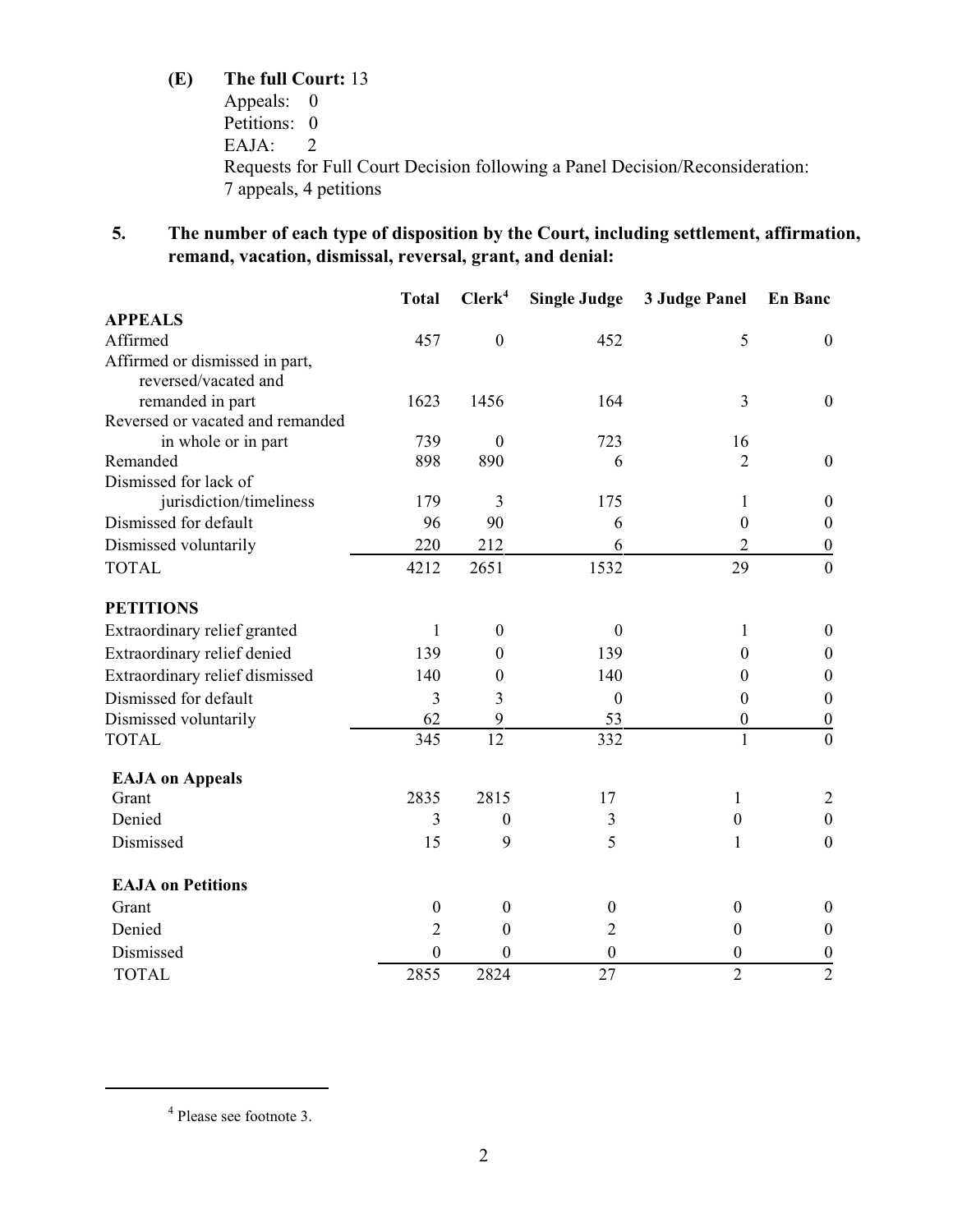## **6**. **The median time from filing an appeal to disposition (i.e., time from the veteran filing an appeal until initial dispositive action of the Court) by each of the following:**

**(A) The Court as a whole**: The median time from filing an appeal to disposition of the case by the Court, as a whole, is 272 days (9 months). This involves pre-chambers procedural activity, which includes record dispute resolution, staff conferencing, briefing, screening, time for pro se appellants to seek counsel, and requests for additional time from the parties.

**(B) The Clerk of the Court:** The median time from filing an appeal to disposition of the case by the Clerk is 208 days (6.9 months). This involves pre-chambers procedural activity, which includes record dispute resolution, staff conferencing, briefing, screening, time for pro se appellants to seek counsel, and requests for additional time from the parties.

**(C) A single judge of the Court:** The median time for disposition of a single judge decision once it has been assigned to chambers is 59 days (2 months). The median time from filing an appeal to disposition by a single judge, which includes pre-chambers procedural activity, is 420 days (14 months). Pre-chambers procedural activity includes record dispute resolution, staff conferencing, briefing, screening, time for pro se appellants to seek counsel, and requests for additional time from the parties.

**(D) Multiple judges of the Court (including a multi-judge panel of the Court or the full Court):** The median time for disposition of a multi-judge panel decision once it has been assigned to panel is 155 days (5.2 months). The median time from filing an appeal to disposition by a multi-judge panel, which includes pre-chambers procedural activity, is 658 days (21.9 months). Pre-chambers procedural activity includes record dispute resolution, staff conferencing, briefing, screening, time for pro se appellants to seek counsel, and requests for additional time from the parties. In addition, scheduling a case for oral argument, which adds a minimum of 45 days, and additional time for supplemental briefing contribute to the time for panel case disposition.

- **7. The median time from filing a petition to disposition by the Court**: 38 days (1.3 months)
- **8**. **The median time from filing an application under section 2412 of title 28 to disposition by the Court:** 30 days (1 month)
- **9. The median time from the completion of briefing requirements by the parties to disposition by the Court:** 109 days (3.6 months). Note: This time includes approximately two weeks to raise issues relating to finalizing the Record of Proceedings (a compilation of all documents relevant to the appeal) in every case. If an objection to the Record of Proceedings is filed, resolution can take several more weeks. This fiscal year, very few cases were screened by the Court's Central Legal Staff before assignment to chambers. When a casewas screened, screening took less than 30 days.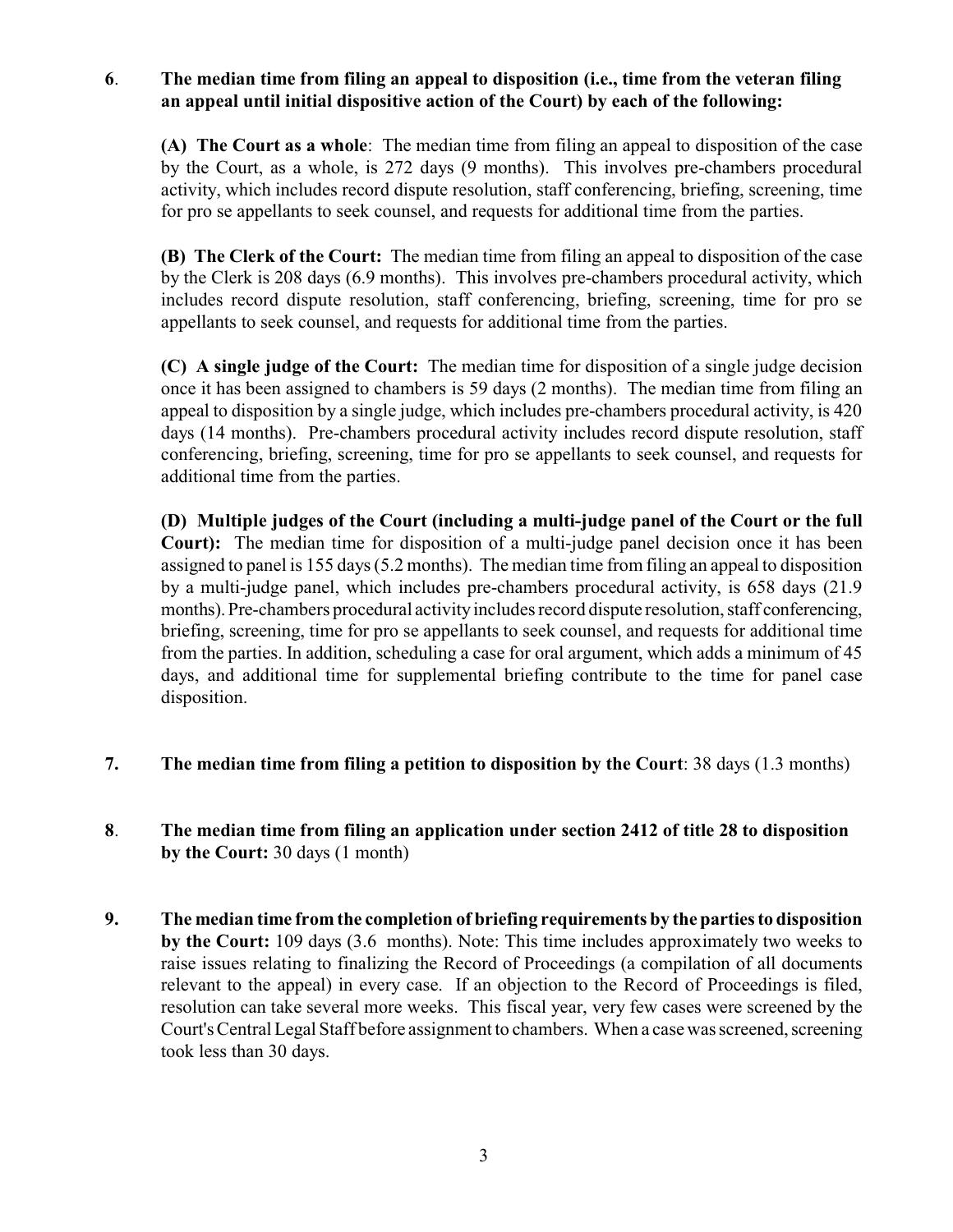- **10. The number of oral arguments before the Court:** 19 held (25 scheduled, 5 settled, 1 cancelled).
- **11**. **The number of cases appealed to the United States Court of Appeals for the Federal Circuit**: 98

Appeals: 78 Petitions: 16 EAJA: 4

**12. The approximate number and status of appeals and petitions and EAJA applications pending with the Court as of the end of such fiscal year:**

Appeals and Petitions: 4,581 Pre-chambers procedural activity: $5 \times 3,148$ Pending decision by a Judge or Panel: 445 Post decision:<sup>6</sup> 988 EAJA procedural activity: 416 EAJA pending decision by a Judge or Panel: 1 On appeal before the Federal Circuit: 75

**13. The number of cases pending with the Court more than 18 months as of the end of such fiscal year: Appeals: 343 Petitions 0**

Pre-chambers procedural activity:<sup>7</sup> 32 Pending decision by a Judge or Panel: 44 Post decision: 267

**14. A summary of any service performed for the Court by a recalled retired judge of the Court:** Recall retired (Senior) judges resolved 31 appeals and 1 petition, resulting in 32 single judge decisions. In addition, Senior judges participated on 3 three-judge panels; 2 en banc; and 1 panel for reconsideration and decided several motions. Senior judges were also actively involved in committee work for the Court.

 $<sup>5</sup>$  Pre-chambers procedural activity, which occurs during the period of time from filing an appeal to</sup> assignment of the appeal to chambers, includes record dispute resolution, staff conferencing, briefing, screening, time for pro se appellants to seek counsel, and requests for additional time from the parties.

 $6$  This number reflects cases pending during the time required for judgment, mandate, and EAJA (if applicable) as well as cases on appeal to the Federal Circuit.

 $\frac{7}{1}$  Delays associated with these cases are due primarily to parties' requests for stays, requests for additional time from the parties, or complexity of the case.